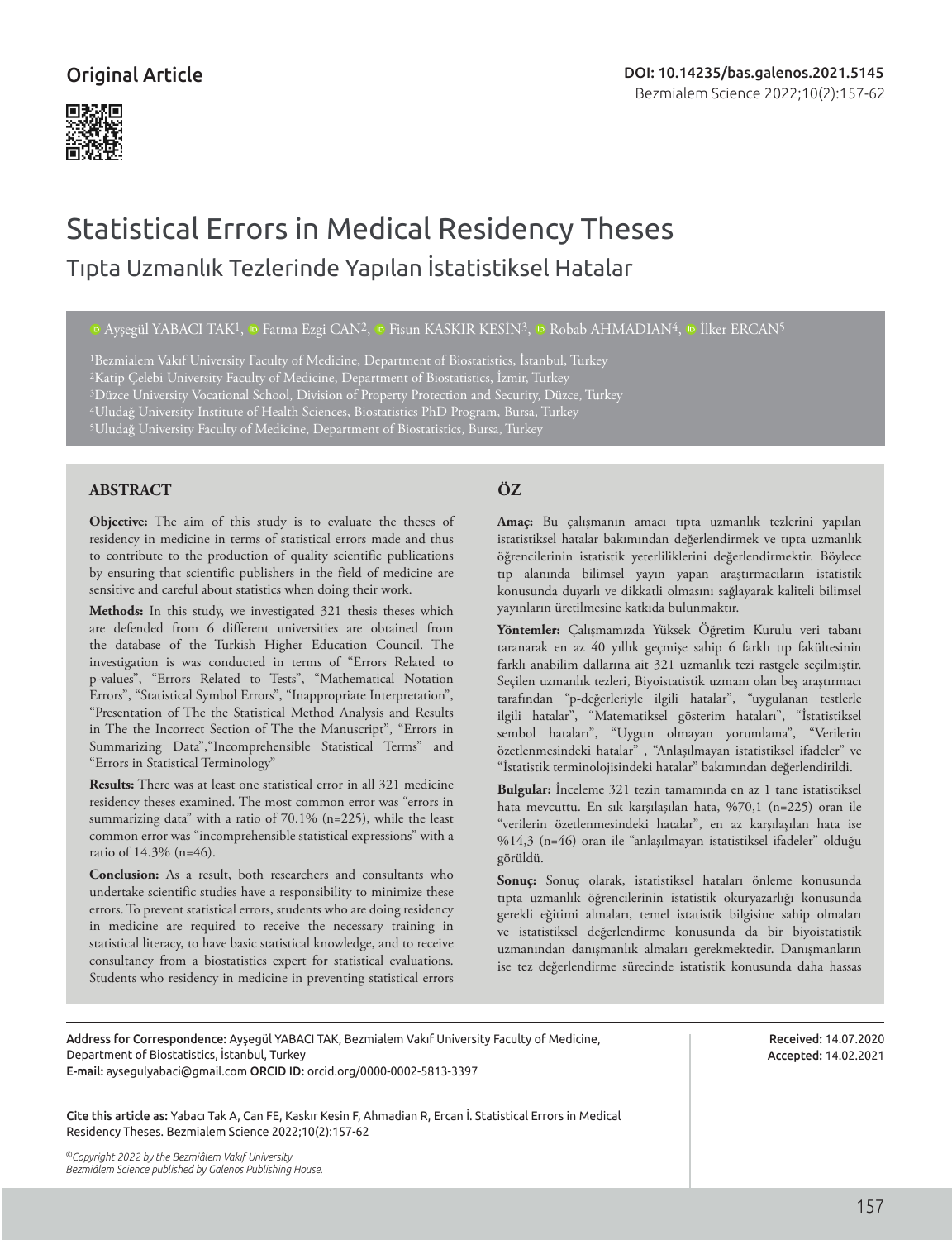are required to receive the necessary training in statistical literacy, to have basic statistical knowledge, and to receive consultancy from a biostatistics expert for statistical evaluations.

**Keywords:** Statistical errors, residency in medicine thesis, statistical review

# **Introduction**

Statistical science is used in all stages of scientific research, from the preparation stage of a studyies through to the reporting stage. It is known that the correct use of statistics and statistical procedures is extremely important in scientific studies today. Medical authorities also stress the importance of statistics and note that physicians should be a good reader of statistics, both in scientific studiesy and in the conduct of specialized theses. Researchers who lack adequate statistical knowledge may make error in using statistical science at any stage of the research, including data planning, design, execution, analysis and presentation. When the medical literature was examined, it was observed that the majority of studies had errors in terms of statistical procedures. Some of these errors have had a major effect on the results by directly affecting the results, while others are were presentation errors in terminology and dido not have a major effect on the outcome (1-3).

Statistical errors can be seen in the articles as well as in the theses of residency in medicine. Although the authors are responsible for the errors made in the thesis work as majors, the thesis advisors are also responsible for the academic prestige of the work.

Subsequent publication of thesis work bywith statistical errors would also result in a loss of academic confidence of the thesis authors and their thesis advisor. Therefore, consultants in medical residency training are required to guide their students for their statistical knowledge proficiency and to direct them to receive biostatistical counseling in their studies. Many researchers seeking to draw attention to errors and deficiencies in statistics and methodology have emphasized since the 1960s the importance of accurate use of statistics in scientific publications in medical journals since the 1960s (4,5). When studies in literature studies were examined, it was found that some subject matter experts looked at the research design used, the design flaws and mistakes, and the inappropriate use of design in medical studies. Some subject matter experts have examined the statistical tests used, the use of unsuitable statistical methods, and the failure of statistical tests used in medical studies to be specified in the study (6,7). Similarly, some subject matter experts have worked on errors in summarizing data and errors in statistical terminology (8-11). Some subject matter experts have emphasized the knowledge of statistics and statistical training for clinicians in their work (11-14). It is observed that olmaları ve tıpta uzmanlık öğrencilerinin tezlerinin yürütülmesi sırasında bir biyoistatistik uzmanından danışmanlık almalarını sağlamalıdırlar.

**Anahtar Sözcükler:** İstatistiksel hatalar, tıpta uzmanlık tezleri, istatistiksel inceleme

statistical errors were made in medical studies due to the lack of statistical knowledge of researchers lack of statistical knowledge and their failure to consult a biostatistics expert. For this reason, the first step of the medical residency theses should be checking statistical errors in the requirement assessment. For this reason, the first step of the medical residency theses of the scientific study of physicians occurs in terms of statistical errors in the requirement assessment. It is important to receive advice from a biostatistics expert in the planning phase, analysis phase, reporting phase, as well as consulting for statistical review and evaluation of statistical quality prior to publication of articles (5,12,15-17).

The aim of this study is to statistically evaluate the theses of medical residency students. In this way, the statistical competencies of the specialized students will be evaluated.

## **Methods**

When literature research on statistical errors were analyzed, it was found that in most of the researches at least one statistical error was present. In the study of statistical errors in psychiatry journals, it was reported that 40% of 164 studies had statistical errors (18). The error rate was found to be 50% in the study conducted by Glantz (15). In 52% of 62 scientific papers reviewed by Gore et al. (8), at least one statistical error has beenwas found. Lukić and Marušić (19) reported that statistics were not reliable in 63% of 144 articles published in medical journals 63% of the 144 articles published by Lukić and Marušić (19) in medical journals reported that the statistics were not reliable. Šimundić and Nikolac (20) reported at least one error in 87% of 55 articles submitted to the medical journal. Ercan et al. (21) reported statistical errors in 96% of 181 studies submitted to the Medical Sciences journal Medical Sciences reported statistical errors. Statistical errors were found in 93% of 157 articles reviewed by Günel Karadeniz et al. (2) in radiology journals. When the studies mentioned above are were taken as reference, the median ratio determined according to the studies is was 0.63 (0.40-0.96). In the light of this knowledge, it was decided to review 321 medical residency theses in terms of statistical errors for  $\alpha$ =0.05 significance level and d=0.052 margin of error.

In our study, by scanning the database of the Turkish Higher Education Council (THEC), 321 medical residency theses belonging to different departments of 6 different medical faculties with at least 40 years of experience were randomly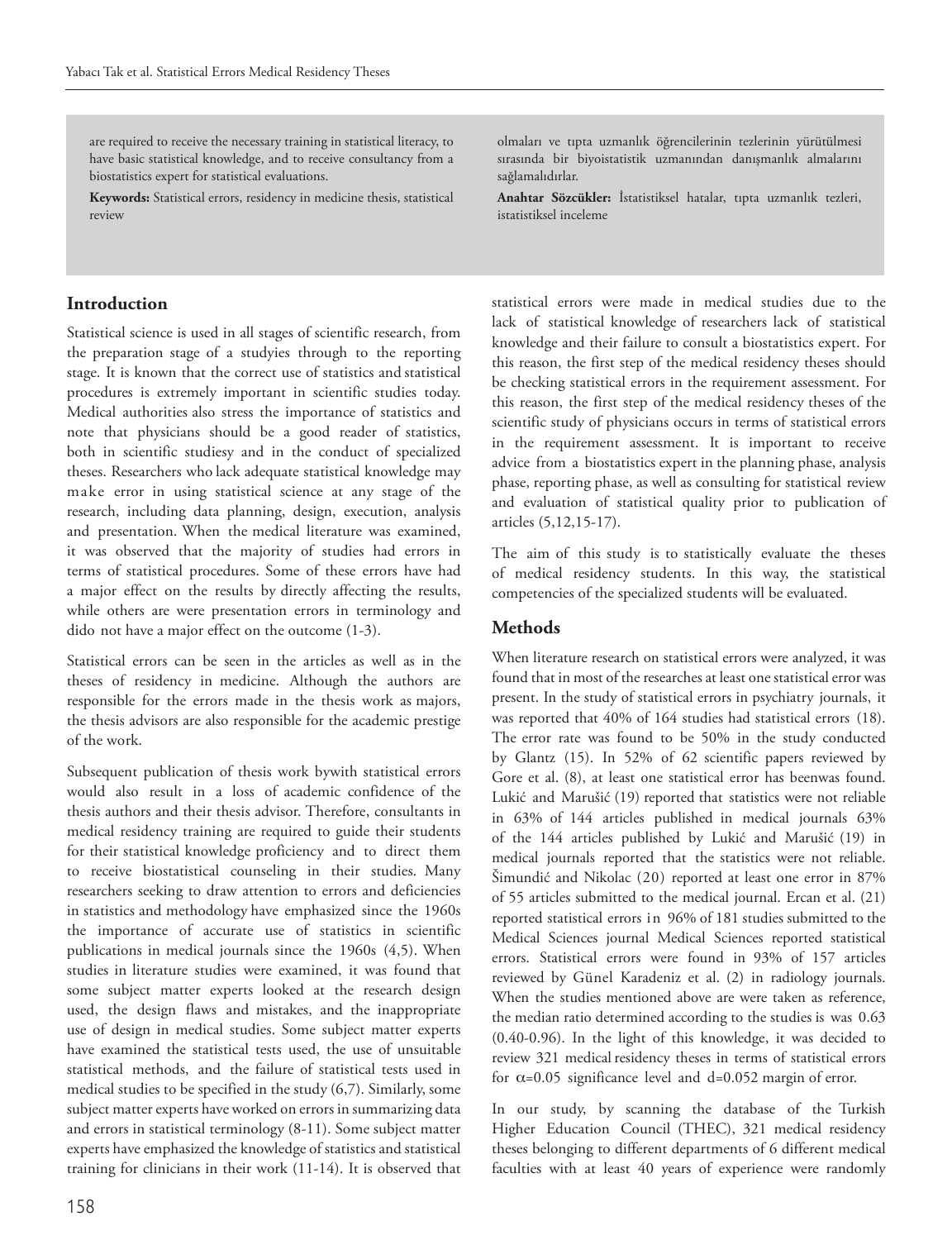selected. The selected medical residency theses were examined in terms of statistical errors by five researchers (A. Yabacı Tak, F.E. Can, F. Kaskır Kesin, R. Ahmadian ve I. Ercan) who were experts in Biostatistics. The medical residency theses were first evaluated individually by subject matter experts, and then evaluated together by five researchers. The classification of the statistical errors found in the residency theses was done in accordance with the statistical error groupings specified in the studies of Ercan and Demirtas (1) and Ercan et al. (7). Accordingly, statistical errors were classified as follows;

#### **Errors relating to the p-value;**

- $\bullet$  p-values given in closed form (p<0.01, p<0.05, p>0.05, etc.),
- Non-reported p-values,
- Incorrect p-values,
- Incorrect demonstration of p-values (p=0.000, p<0.0005, etc.).

#### **Errors relating to the statistical tests;**

- Statistical technique defined but not used,
- Incorrect name for the statistical test,
- Undefined statistical test,
- Use of incorrect test,
- Statistical analysis required but not performed.

#### **Other errors;**

- Mathematical demonstration errors,
- Statistical symbol errors,
- Incomprehensible statistical terms,
- Inappropriate interpretation,
- Errors in (statistical) terminology,
- Errors in summarizing data,

• Presentation of statistical method-analysis and results in the incorrect section of the manuscript.

#### **Statistical Analysis**

Statistical errors identified by each researcher were confirmed by the study team. In this way, a complete harmony between the researchers was achieved. Therefore, the inter- rater reliability criterion was not calculated. Statistical errors were presented as frequency and percentage, taking into account the number of medical residency theses studied. IBM SPSS Statistics 22.0 was used to analyze the data.

### **Results**

There were at least one statistical error in all 321 medical residency theses. The most common error was "errors in summarizing data" with a ratio of 70.1% (n=225), while the least common error was "incomprehensible statistical expressions" with a ratio of 14.3% (n=46). The details of the distribution of statistical errors made in the medical residency theses examined are given in Table 1.

### **Discussion**

In this study, statistical errors made in medical residency theses were examined. In our literature research, while there were articles on statistical errors in the publications, there was no study on statistical errors in in which studies on residency theses in medicine were conducted.

When a residency thesis it is turned into a scientific publication after the residency theses, it is used as a reference by scientists and offered to human service. Therefore, the accuracy and reliability of residency thesis studies is very important. Statistics is one of the most important factors for the accuracy and reliability of a scientific study, from the planning stage of the study to the reporting stage. Studies of medicine residency thesis studies is are the first step of academic studies for clinicians. For this reason, in this study, it was investigated whether there are were statistical errors in residency theses in medicine and what kinds of statistical errors, if any. Statistical errors in studies are generally classified as errors related to p-value, errors related to statistical tests and other errors. When 321 medical residency theses obtained randomly from THEC database were examined, errors related to p-value were found to be relatively high. It is known that this error is an important error considering the importance of p-value. In the medicine residency theses examined, the most common mistake about p-value was the wrong display of p-value with a rate of 47.4%, followed by "p-value with a closed form" of with a rate of 46.4%. When similar studies in the literature were examined, this ratio was found to be 18.43% and 37.25% respectively in the studies of Ercan et al. (21) in 2015 and 2017, respectively. In the study conducted by Günel Karadeniz et al. (2), this rate is was 42.04%. Although it is not considered an error by some readers to give the p-value in closed form, it prevents the actual information obtained from statistical testing from being reached. For example, it is error to state p>0.05, instead of p=0.058. At the same time, actual values of the p-value are needed in studies such as meta-analysis (22). One of the most common errors encountered when examining p-value errors is was that the p-values are were not correct with a ratio of 34.6%. When analyzed in other studies in the literature; this rate was 13.36% in the study of, Ercan et al. (21) in (2015 and it was 8.82% in the study of Ercan et al. (7) in2017.) this rate is 13.36%, 8.82% and Ercan et al. (21) reported this rate as 17.83%. The authors emphasized that this rate is was obtained only from articles where p-value can could be controlled, so this ratio may might actually be higher.

When the errors for statistical tests are examined, the most common error is the use of an undefined statistical test. This rate was obtained as 44.2% in our study. The least mistake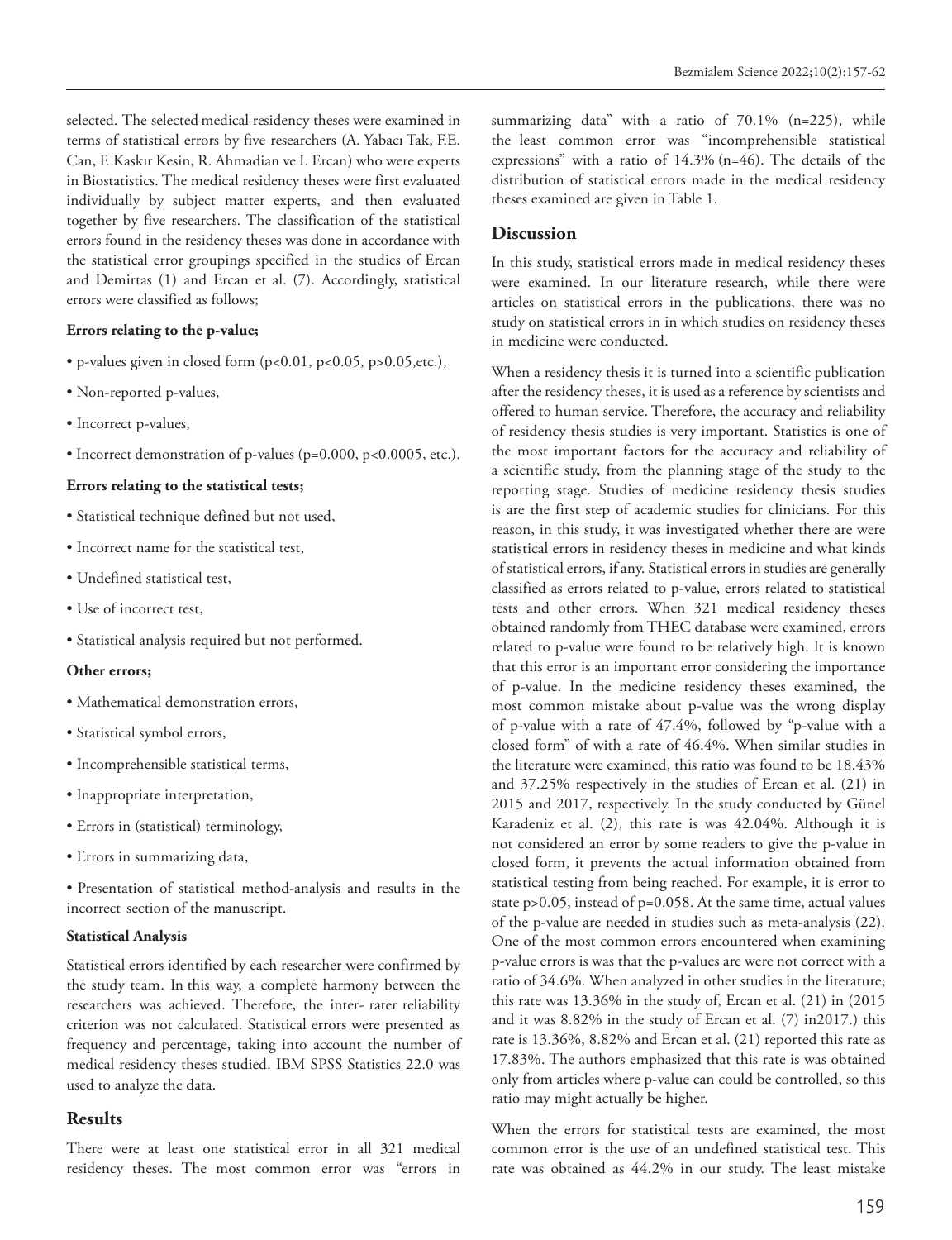made in this classification is was not to apply the statistical test defined in the method section with a rate of 18.7% in our study. This rate was found to be 11.52% in the study by Ercan et al. (21) In the studies in which Hanif and Ajmal (23) evaluated 80 research articles published in local journals indexed and recognized in Pakistan, the rate was 26.25%. In our study, we found that the name of the statistical test was incorrectly given in 25.2% of medicine residency theses. While this rate was 3.23% in medical journals in the study of Ercan et al. (21), This this rate was 12.50% in the study of Hanif and Ajmal (23) and this rate was 12.66% in the studies of Günel Karadeniz et al. (2). Another important error related to statistical tests is the use of the incorrect statistical test. While this rate was 28.3% in medicine residency theses, theseis rates wereas 7.83% and 10.78%, respectively, in the studies of Ercan et al. (7,21) in 2015 and-2017. In the study of Hanif and Ajmal (23) study, this rate was 28.75% while in the study of Günel Karadeniz et al. (2), it was 6.33%. In some cases, clinicians evaluate the situation subjectively in their studies and make comments without statistical testing. However, a scientific result cannot be achieved without statistical testing. While the rate of this kind of error rate was 21.8% in medicine residency theses, when Ercan et al. (7,21) reported this rate as 17.51% in their studyies in 2015 and 1.96% in their studyies in 2017, and Günel Karadeniz et al.(2) reported this rate as 8.86%.

In the 321 medicine residency thesis theses examined for the errors classified as "Other Errors", it was seen that the most common error was the "errors made in summarizing the data" with a rate of 70.1%. For example, regardless of the distribution of numerical data, it was observed that mean, standard deviation or median, minimum and maximum values were given in theses. The rate of "Errors in summarizing data" wasere 26.73% in their study of medicine articles inin the study of Ercan et al. (7) and it was 57.84% in their studythe study of Ercan et al. (21). In the study of Hanif and Ajmal (23), it was 16.25%, while in the study of Günel Karadeniz et al. (2), it was 64.56%.

Another error addressed is notation errors. Notation errors were classified as mathematical notation errors and statistical symbol errors. In medicine residency theses, these rates were 51.4% and 19.6%, respectively. In similar studies in the literature, Ercan et al. (7) reported 6.91% and 3.23%, respectively, while Ercan et al. (21) reported 2.94% and 3.43%, respectively, and Günel Karadeniz et al. (2)reported 16.46% and 3.80%, respectively. Errors in notation are known to mislead the reader in scientific studies and lead to a misunderstanding of the results.

In some studies, it was observed that the researchers used statistical expressions that were not understood in a manner contrary to statistical language and that there were errors in statistical terminology. In medicine residency theses, these rates was 14.3% and 28.7%, respectively. Accordingly, it was observed that comments that were not in accordance with statistical language were contradictory in the interpretation of results in scientific research. In our study, this rate was 23.1%. In the study of Ercan et al. (7) study, the rate of errors of incomprehensible statistical terms was 4.15%, while in their 2017 study, this rate was 0.49%. Likewise, the rate of inappropriate interpretation errors was reported as 8.76% in the study of Ercan et al. (21) in 2015 and 14.71% in the study of Ercan et al. (7) in 2017. In the study of Günel Karadeniz et al. (2), the rate of errors of incomprehensible statistical terms errors was 22.78%, while the rate of errors of inappropriate interpretation errors was of the statistical analysis in the discussion section. The rate of

| Table 1. Distribution of statistical errors in medical residency thesis theses                        |                                                 |             |
|-------------------------------------------------------------------------------------------------------|-------------------------------------------------|-------------|
| Source of errors                                                                                      |                                                 | n (%)       |
| Errors relating to the p-value                                                                        | p-values given in closed form                   | 149 (46.4%) |
|                                                                                                       | Non-reported p-values                           | 92 (28.7%)  |
|                                                                                                       | Incorrect p-values                              | 111 (34.6%) |
|                                                                                                       | Incorrect demonstration of p-values             | 152 (47.4%) |
| Errors relating to the statistical tests                                                              | Undefined statistical test                      | 142 (44.2%) |
|                                                                                                       | Incorrect name for the statistical test         | 81 (25.2%)  |
|                                                                                                       | Statistical technique defined but not used      | 60 (18.7%)  |
|                                                                                                       | Use of incorrect test                           | 91 (28.3%)  |
|                                                                                                       | Statistical analysis required but not performed | 70 (21.8%)  |
| Errors in summarizing data                                                                            | 225 (70.1%)                                     |             |
| <b>Mathematical demonstration errors</b>                                                              | 165 (51.4%)                                     |             |
| Statistical symbol errors                                                                             | 63 (19.6%)                                      |             |
| Incomprehensible statistical terms                                                                    | 46 (14.3%)                                      |             |
| Inappropriate interpretation                                                                          | 74 (23.1%)                                      |             |
| Errors in (statistical) terminology                                                                   | 92 (28.7%)                                      |             |
| Presentation of statistical method-analysis and<br>results in the incorrect section of the manuscript | 135 (42.1%)                                     |             |

Table 1. Distribution of statistical errors in medical residency thesis theses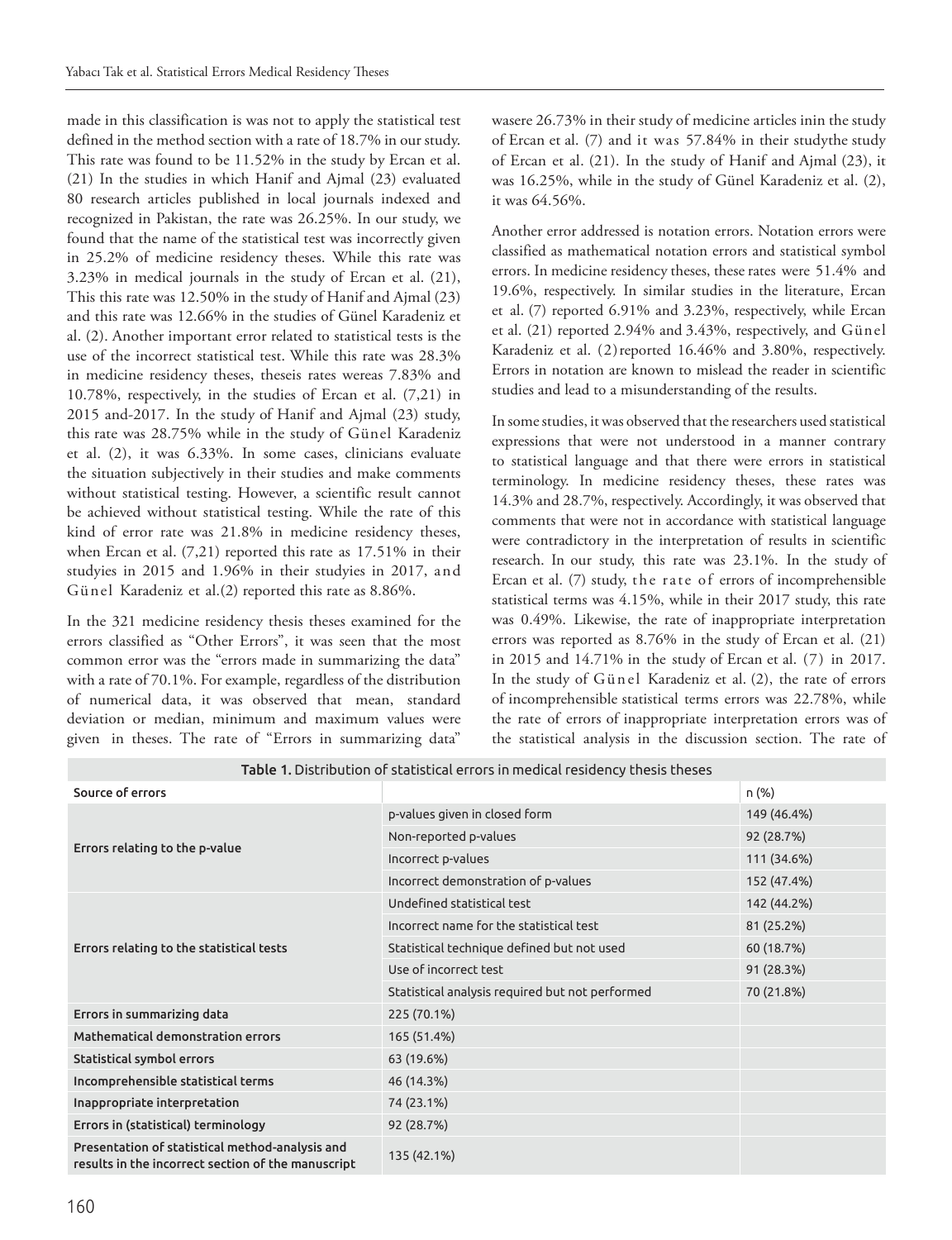this error was 42.1% in our study. When similar studies were examined, this rate was 6.91% and 10.13% (7,21).

#### **Study Limitations**

According to the results obtained from our study, they we showed that the researchers were insufficient in statistics or did not show the necessary care in this regard. Statistical errors can affect the results either directly or indirectly. Considering the examined theses, it is was concluded that the rate of errors both directly and not directly affecting the result is was not very low. The reasons for these errors can be considered as, not consulting a biostatistics expert on the subject, assuming that they are sufficient in statistics, but not having sufficient knowledge, and carelessness (1,21). In the evaluation process of medicine residency theses, it would be more useful to have statistical evaluation earlier than other expert evaluations. Because, an error found as a result of a statistical evaluation that needs to be corrected can affect the results and therefore the discussion of the study. This will lead to a waste of time and extend the research process.

# **Conclusion**

As a result, both researchers and consultants who undertake scientific studies have a responsibility to minimize these errors. To prevent statistical errors, students who are doing residency in medicine are required to receive the necessary training in statistical literacy, to have basic statistical knowledge, and to receive consultancy from a biostatistics expert for statistical evaluations.Students who residency in medicine in preventing statistical errors are required to receive the necessary training in statistical literacy, to have basic statistical knowledge, and to receive consultancy from a biostatistics expert for statistical evaluations. The thesis advisor should be more sensitive about statistics during the thesis evaluation process and ensure that medical students receive consultancy from a biostatistics expert during the execution of their thesis.

#### **Ethics**

**Ethics Committee Approval:** The theses in our article have been examined by scanning the Thesis Center of the Council of Higher Education (YÖK), and an Ethics Committee approval is not required as there is no interventional or clinical situation.

**Informed Consent:** Patient consent information is also not required.

Peer-review: Externally peer reviewed.

#### **Authorship Contributions**

Data Collection or Processing: A.Y.T., F.E.C., F.K.K., R.A., İ.E., Analysis or Interpretation: A.Y.T., F.E.C., F.K.K., R.A., İ.E., Literature Search: A.Y.T., F.E.C., F.K.K., R.A., İ.E., Writing: A.Y.T.

**Conflict of Interest:** No conflict of interest was declared by the authors.

**Financial Disclosure:** The authors declared that this study received no financial support.

# **References**

- 1. Ercan I, Demirtas H. Statistical errors in medical publication. Biom Biostat Int J 2015;2:19-21.
- 2. Günel Karadeniz P, Uzabacı E, Atış Kuyuk S, Kaskır Kesin F, Can FE, Seçil M, et al. Statistical errors in articles published in radiology journals. Diagn Interv Radiol 2019;25:102-8.
- 3. Ercan I, Yazici B, Yang Y, Ozkaya G, Cangur S, Ediz B, et al. Misusage of statistics in medical research. Eur J Gen Med 2007;4:128-34.
- 4. Schor S, Karten I. Statistical evaluation of medical journal manuscripts. JAMA 1966;195:1123-8.
- 5. Altman DG. Statistical reviewing for medical journals. Stat Med 1998;17:2661-74.
- 6. Gardner MJ, Bond J. An exploratory study of statistical assessment of papers published in the British Medical Journal. JAMA 1990;263:1355-7.
- 7. Ercan I, Kaya MO, Uzabaci E, Mankir S, Can FE, Albishir MB. Examination of published articles with respect to statistical errors in veterinary sciences. Acta Veterinaria-Beograd 2017;67:33-42.
- 8. Gore SM, Jones IG, Rytter EC. Misuse of statistical methods: critical assessment of articles in BMJ from January to March 1976. Br Med J 1977;1:85-7.
- 9. MacArthur RD, Jackson GG. An evaluation of the use of statistical methodology in the Journal of Infectious Diseases. J Infect Dis 1984;149:349-54.
- 10. Ercan I, Ocakoglu G, Sigirli D, Özkaya G. Assessment of Submitted Manuscripts in Medical Sciences According to Statistical Errors.Tıp Bilimlerinde Gönderilen Çalismalarin Istatistiksel Hatalara Göre Degerlendirilmesi. Türkiye Klinikleri J Med Sci 2012;32:1381-7.
- 11. Feinstein AR. Clinical biostatistics. XXV. A survey of the statistical procedures in general medical journals. Clin Pharmacol Ther 1974;15:97-107.
- 12. Welch GE 2nd, Gabbe SG. Review of statistics usage in the American Journal of Obstetrics and Gynecology. Am J Obstet Gynecol 1996;175:1138-41.
- 13. Gardenier J, Resnik DB. The misuse of statistics: concepts, tools, and a research agenda. Account Res 2002;9:65-74.
- 14. Altman DG. Statistics and ethics in medical research. Misuse of statistics is unethical. Br Med J 1980;281:1182-4.
- 15. Glantz SA. Biostatistics: how to detect, correct and prevent errors in the medical literature. Circulation 1980;61:1-7.
- 16. Bhattacharyya T, Bhattacharjee A, Balasubramanian S. Bridging the gap between biostatisticians and oncologists: Need of the hour in comprehensive cancer research. Indian J Cancer 2015;52:561-2.
- 17. Nieminen P, Virtanen JI, Vähänikkilä H. An instrument to assess the statistical intensity of medical research papers. PloS One 2017;12:e0186882.
- 18. McGuigan SM. The use of statistics in the British Journal of Psychiatry. Br J Psychiatry 1995;167:683-8.